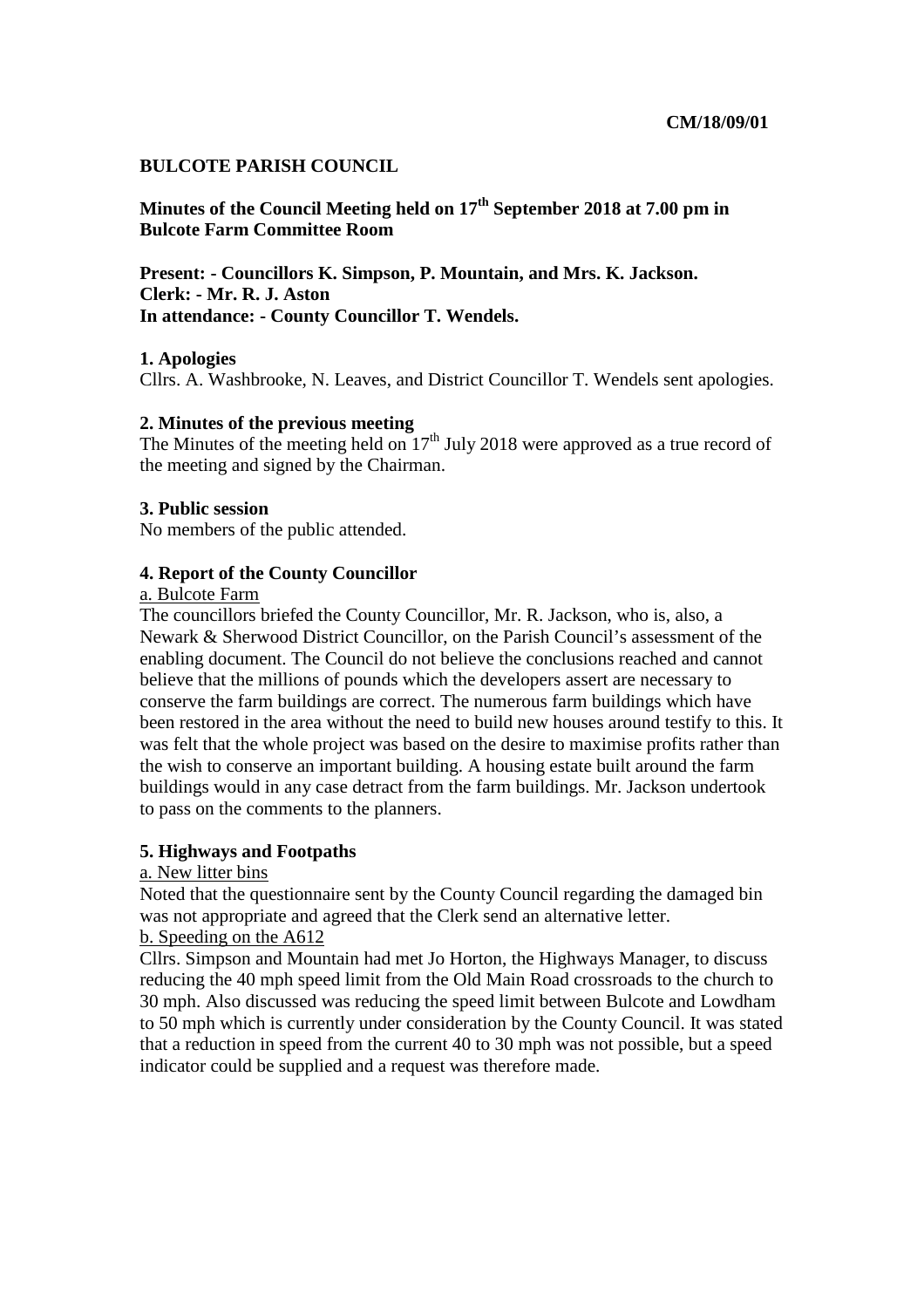# **6. Planning Matters Planning applications**

a. Bulcote Farm

A response to the applicant's enabling document submission has been sent by the Chairman to the Planning Authority. Objection letters have been circulated to the entire village and approximately 40 responses have been received. Burton Joyce Parish Council has, also, supported Bulcote Parish Council's objection.

b. Burton Joyce Garage Apartments

The District Councillor has notified the Council that the application is likely to be approved subject to some outstanding points.

c. Mineral Plan

It was noted that Bulcote and Shelford are not included in the new Plan.

# **7. Community Matters**

a. Roper's Field

A landscape gardener is needed to set up the Field. Agreed to seek a firm that might be suitable.

A new gatepost is needed and the gate made wider to allow access for modern maintenance machinery.

b. Neighbourhood Plan

 Noted that the development of the Plan is on-going and the minutes of the meetings of the Steering Group are available on the village website.

c. Armistice Day poppies

Noted that more poppies have been acquired and agreed to erect them in October. New ties are required.

d. Planters

Noted that the planters near the telephone box have deteriorated. Agreed to buy 2 new ones.

e. Telephone box

The Council expressed its thanks to Mr. Nick and Mrs. Natalie Leaves for repainting the telephone box.

f. Retirement of Clerk

Agreed to interview a prospective Clerk.

h. Repainting of village seats

Noted that the seats needed repainting and painters working in the village had been asked to give a quotation. Agreed to ask Cllr. Leaves if there had been a response.

# **8. Finance**

a. Bills for payment

P Mountain – Re-imbursement of grass cutting - £80.00 HMRC – PAYE - £45.40

Payment of the Clerk's salary for past and current month and expenses of £85.75 was approved. Bank statements up to  $31<sup>st</sup>$  August 2018 were produced for inspection. b. GDPR

Noted advice from Nottinghamshire Association of Local Councils that councillors ought to have specific e-mail addresses. Agreed that the Chairman would open accounts for the Council members and Clerk.